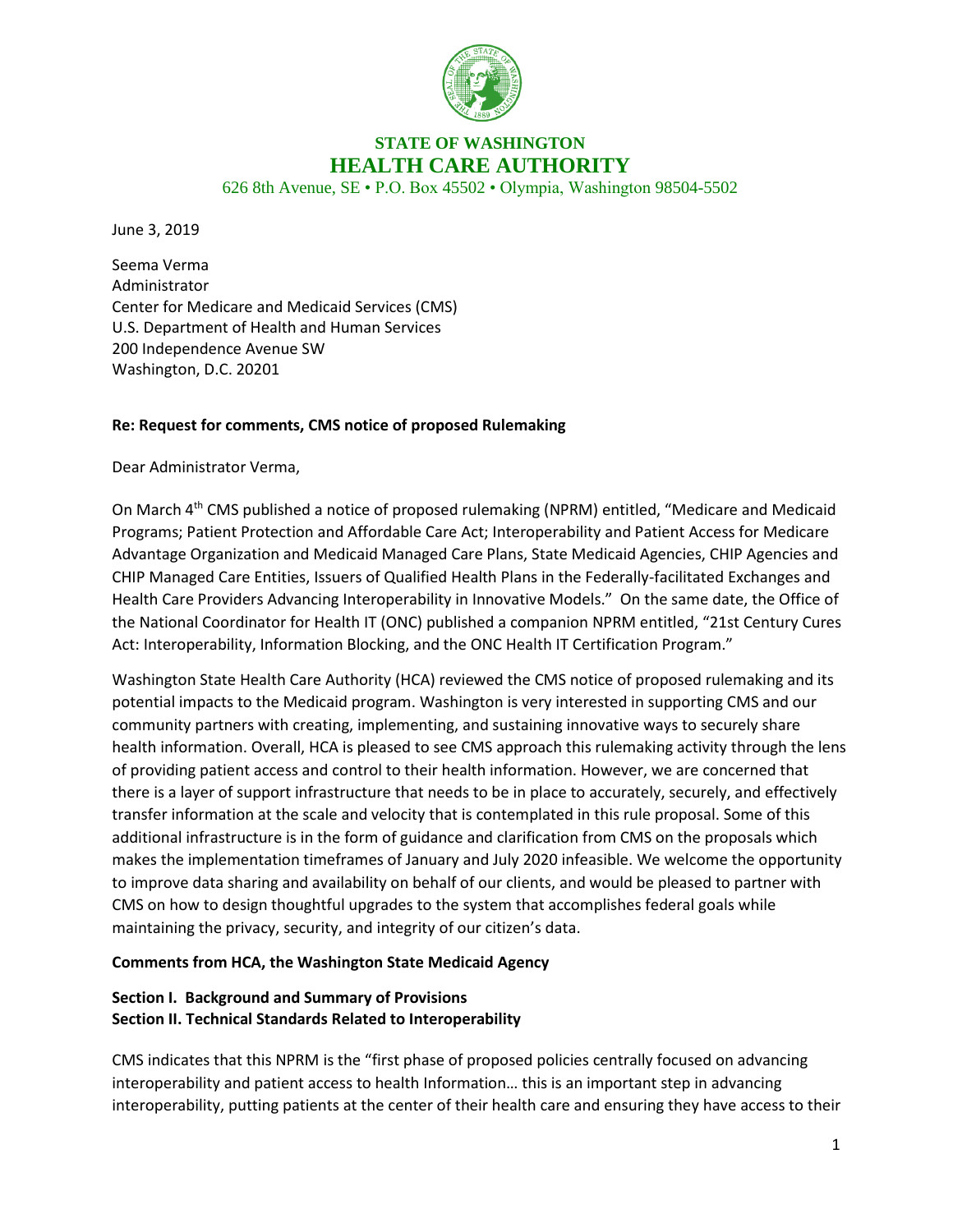health information. We are committed to solving the issue of interoperability and achieving complete access to health information for patients in the United States (U.S.) health care system, and are taking an active approach to move participants in the health care market toward interoperability and the secure and timely exchange of health information by proposing and adopting policies for the Medicare and Medicaid programs …".

The NPRM proposes to define "interoperability" with respect to health IT as technology that "enables the secure exchange of electronic health information with, and use of electronic health information from, other health IT without special effort on the part of the user. It also allows for complete access, exchange, and use of all electronically accessible health information for authorized use under applicable state or federal law and does not constitute information blocking as defined in section 3022(a) of the PHSA." CMS believes this definition of interoperability is useful as a "foundational reference for our approach to advancing interoperability and exchange of electronic health information for individuals throughout the United States, and across the entire spectrum of provider types and care settings with which health plan issuers and administrators need to efficiently exchange multiple types of relevant data."

CMS describes several challenges toward achieving interoperability identified through stakeholder feedback, including: lack of standardization (including the lack of needed interface and content standards), lack of adoption/use of certified health IT "among post-acute care providers", and lack of harmonization between federal and state privacy and security standards.

# **HCA Comments on Sections I and II**:

- **A.** HCA agrees with criticality of putting patients at the center of their health care and ensuring they have access to their health information. HCA supports the proposed definition of interoperability that allows secure exchange, access, and use of electronic health information without special effort on the part of the user under applicable state or federal law.
- **B.** HCA shares the belief that the proposed definition of interoperability is a critical reference to advancing health information exchange "across the entire spectrum of provider types and care settings." HCA believes that advancing the interoperable exchange of information with and by behavioral health providers is essential. In addition, while we agree that limited adoption and use of Certified Electronic Health Record Technology (CEHRT) is a concern by post-acute care (PAC) providers, we also believe that limited adoption and use of CEHRT by behavioral health providers is also a challenge.

Preliminary findings from a recent survey conducted by HCA's Division of Behavioral Health and Recovery (DBHR) of behavioral health (BH) providers (i.e., those that provide substance use disorder (SUD) and/or mental health (MH) services) indicates that:

- 16 percent of these providers report using paper records;
- less than 50 percent of these providers report using electronic health records (EHRs); and
- approximately 35 percent of these providers report using certified EHR technology.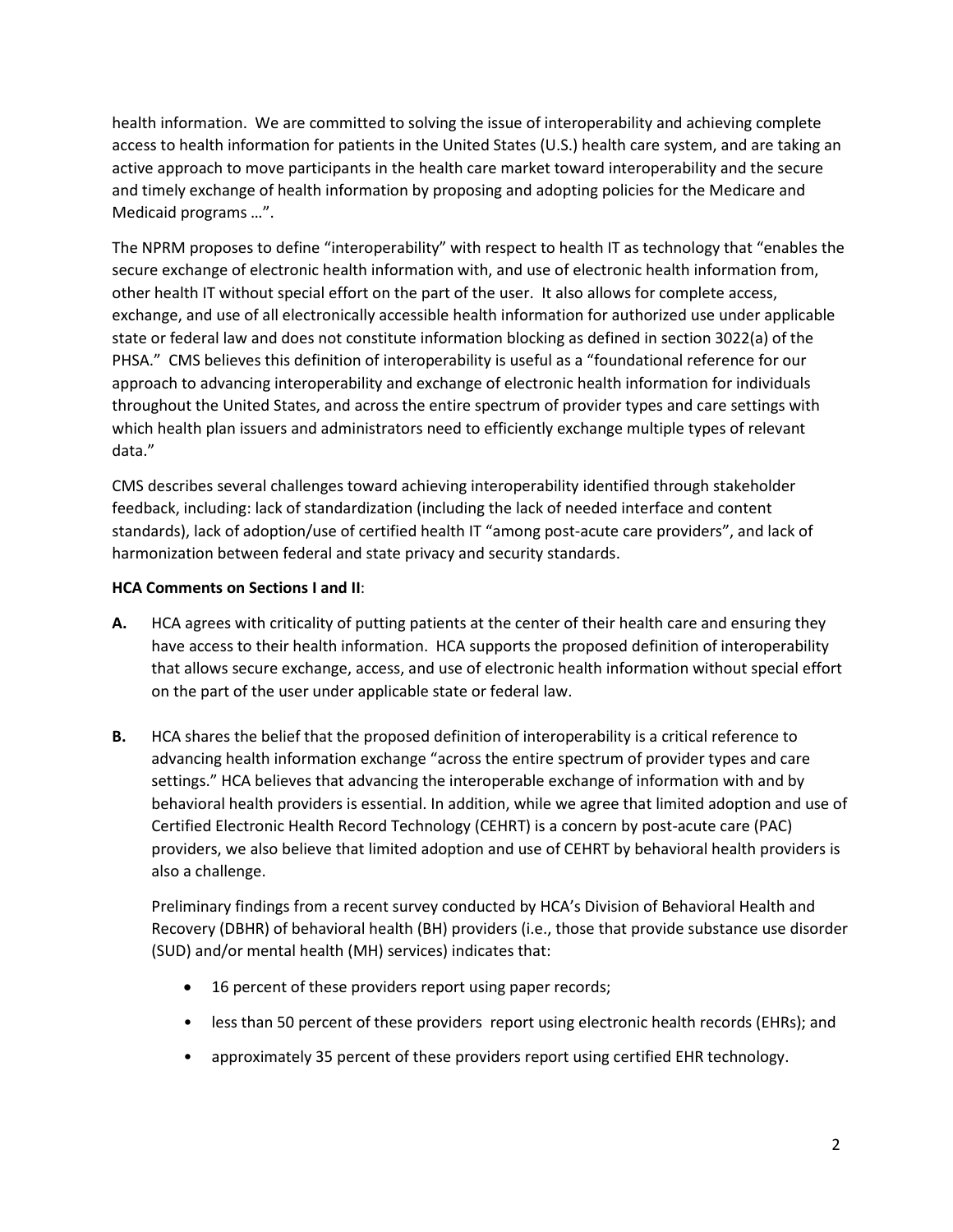These findings indicate that BH provider adoption and use of health information technology and CEHRT lags behind adoption and use rates for entities that were eligible for EHR incentive payments under HITECH.

To realize the CMS goal of "advancing interoperability and exchange of electronic health information for individuals …. across the entire spectrum of provider types and care settings" providers "across the entire spectrum of provider types and care settings" need to have and use technology that enables interoperability and exchange.

CMS describes the need for information exchange on behalf of persons who receive post-acute and long-term care services. HCA agrees with this identified need.

HCA believes that access to BH information is essential for providing needed treatment and population health management:

- Opioid misuse (including prescription opioid misuse) and addiction is a public health crisis across the country, including in Washington State.
- Washington State has the second-highest rate in the nation of adults with serious mental illness (SMI).
- Co-occurring MH conditions and SUD are common. In 2014, almost 40% of adults in the U.S. with a SUD (20 million) also had another mental illness.
- Individuals with BH needs experience frequent transition in care and also have service delivered by multiple care team members who may not be co-located. For example, individuals with BH needs are diverted from incarceration, and frequently admitted to or discharged from emergency departments, acute care hospitals, and/or psychiatric hospitals.

HCA agrees with the following statements in the CMS NPRM:

- $\circ$  "Transitions across care settings have been characterized as common, complicated, costly, and potentially hazardous for individuals with complex health needs" and
- $\circ$  "While interoperable, bidirectional exchange of essential health information can improve these transitions, many long- term and PAC, behavioral health, and home and community-based service providers have not adopted health IT at the same rate as acute care hospitals."
- **C.** We agree with CMS that Application Programming Interfaces (APIs), Fast Healthcare Interoperability Resources (FHIR), and the United States Core Data for Interoperability (USCDI) have the potential to solve key problems with interoperability. However, they may prove logistically complex to administer as they become more widespread. In addition, APIs and the USCDI are not consensus-driven standards, and we do not agree with the requested exemption to the National Technology Transfer and Advancement Act.
- **D.** The instructions for how entities must map USCDI and HIPAA Administrative Simplification transactions to APIs is likely to create an untenable, administratively burdensome system with a significant amount of duplicate work. We request that CMS take an overarching look at how this proposed expansion of APIs interact with existing laws prior to applying these rules to providers and other entities who are already required to trade data in HIPAA-compliant formats. We support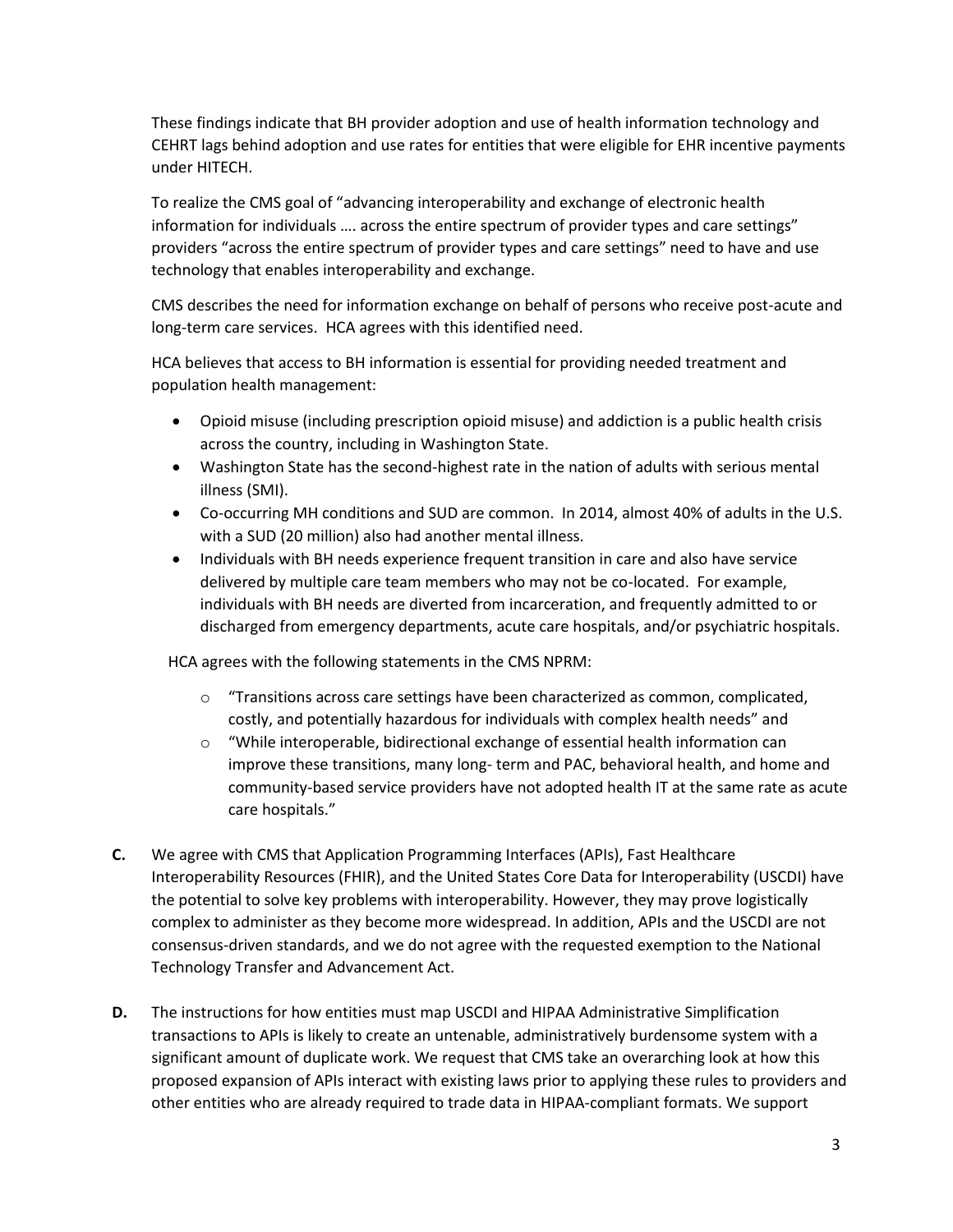reducing the administrative burden through APIs, but do not believe that this section of the rule, as written, will accomplish those goals.

- **E.** FHIR is extremely promising, but is a relatively new transaction format. The accelerated timeframe creates a concern that there will not be enough FHIR experts available to meet requirements, and not enough time or funding to effectively train state staff to gain the technical understanding of these new formats.
- **F.** FHIR also has not previously been a requirement as part of the Promoting Interoperability, formerly Meaningful Use, Program, and a significant amount of infrastructure has been developed by state government entities to leverage the systems that providers and vendors created under those rules. Provider resources will be strained in developing, implementing, and maintaining interfaces to meet the rules outlined in the CMS and ONC NPRM, and many previously developed systems will be neglected, if not abandoned entirely. HCA and other agencies would like guidance as to how funding can be leveraged to enhance these systems to ensure data flows appropriately to support our citizens.

#### **Section III: Patient Access through APIs**

- **A.** The role of state Medicaid Management Information Systems (MMIS) is unclear. Does the rule require all state's MMIS to develop open APIs and make information available to clients within 24 hours of receipt or adjudication of administrative data (adjudicated claims, encounters, provider remittance, etc)? It seems clear that the rule does not require health plan insurers to use Health IT modules to make administrative data available, but the role of a payer's claims adjudication system (including MMIS) is unclear.
- **B.** Washington State has a large percentage of clients who receive services through a Managed Care service delivery model. HCA receives encounter data from Managed Care Organizations (MCOs) when services have been provided to our clients. Will a state's MMIS be required to make "encounter data" from MCOs available within 24 hours of receipt? There are concerns that these data could appear to conflict with data obtained by a client directly from an MCO, causing client confusion and increasing administrative overhead.
- **C.** MCOs would have until January 2020, and state Medicaid agencies would have until July 2020, to comply with sections of the proposed rule. This timeframe seems unreasonable, particularly given the need for additional guidance and clarification to be issued by CMS. We urge CMS to address the foundational strategies needed to support this rule and work with States and other entities targeted by this rule to develop appropriate, supportable timeframes.
- **D.** We applaud the ability to support clients in utilizing applications of their choice to manage their healthcare information. However, there is a significant concern that the API-driven process outlined in the rule will result in data acquired by a third party application without the consent of the client. As stewards of Medicaid data, this brings up significant concerns over our responsibility for and our ability to protect these data. The rule includes language that a covered entity implementing an API must take "reasonable" steps to ensure that an individual's information is only disclosed as permitted – what are "reasonable" steps once an open API is established?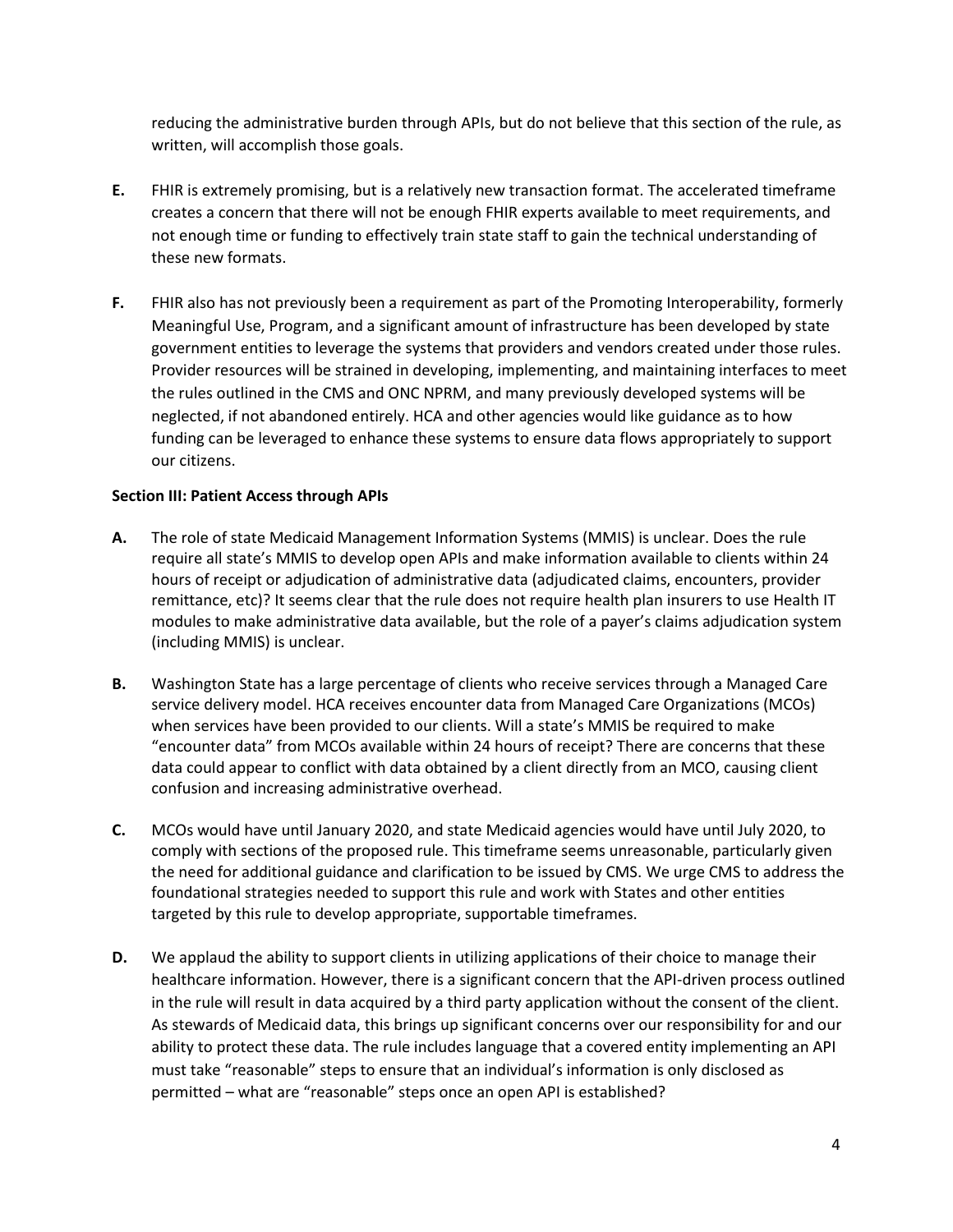- **E.** Like CMS, HCA values patient privacy and autonomy over their data. We applaud the goal of this rule in ensuring clients, patients, and citizens have better access to resources which help them understand privacy decisions related to their health data. The approach described in the proposed rule creates a complicated network of patient privacy guidance from federal, state, and private entities. Instead of multiple, potentially conflicting guidelines from separate sources, HCA believes it would be much more appropriate for the Federal Government to develop guidance that entities subject to this rule are required to distribute, supplemented as necessary with state guidance specific to state law. Differentiation in guidance will create more confusion in a complex system that is already difficult for patients to navigate.
- **F.** HCA's believes that the rule also provides a complex and sometimes contradictory approach to allowing access to patient data resources. The rule does not allow for certification or verification of specific vendors for privacy practices, but entities must prohibit vendors who perform poorly. Agencies must develop guidelines for how a client should choose an application vendor, but cannot verify vendor capabilities. This creates significant legal risk, having to navigate between endorsing or discriminating against products create by private entities while providing enough information for patients to make informed decisions. HCA urges CMS to allow for or create a certification process for vendors that will access patient data resources, or allow for entities covered by this rule to fund independent verification of applications prior to exposing patient information to these platforms.

# **Section XI: Advancing Interoperability Across the Care Continuum**. **Section XII: Advancing Interoperability in Innovative Models.**

CMS indicates that it plans to use CMMI authority under section 1115A of the Act to test ways to promote and advance interoperability across the care continuum and in innovative payment and service delivery models to reduce program expenditures, while preserving or enhancing quality of care. CMS indicates that:

- interoperability and health data sharing are critical to the success of new payment and service delivery models that incentivize high quality, efficient care for Medicare and Medicaid and CHIP enrollees; and
- **future model development may include: models that incorporate piloting emerging standards;** models leveraging non-traditional data in model design (for example, data from schools, data regarding housing and data on food insecurity); and models leveraging technology-enabled patient engagement platforms.

CMS requests comments on:

- A. potential strategies for advancing interoperability across care settings to inform future rulemaking activity (including comments on incorporating certain post-acute care (PAC) standardized and interoperable patient assessment data in the USCDI (U.S. Core Data for Interoperability) and requiring physicians and hospitals to collect and electronically exchange a subset of these PAC standardized patient assessment data;
- B. how HHS can more broadly incentivize the adoption of interoperable health IT systems and use of interoperable data across settings such as long-term and post-acute care, behavioral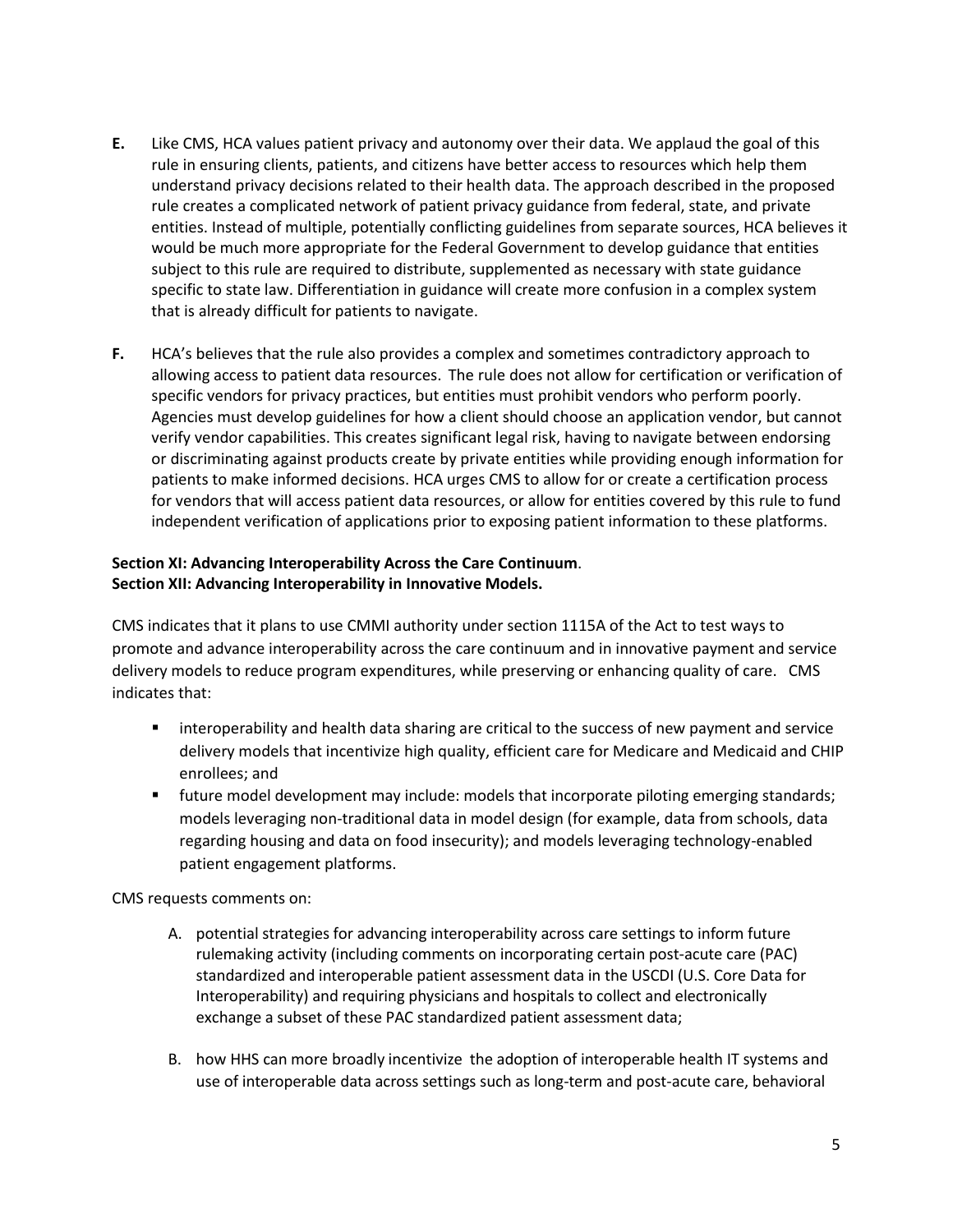health, and those settings serving individuals who are dually-eligible for Medicare and Medicaid and/or receiving home and community-based services;

- C. ways:
	- $\circ$  to test promoting interoperability across the health care spectrum through CMMI models to engage with health care providers and other entities in innovative ways and test concepts that have the ability to accelerate change in the U.S. health care system; and
	- $\circ$  in which CMMI may further promote interoperability among model participants and other health care providers as part of the design and testing of innovative payment and service delivery models;
- D. specific policy strategies HHS could adopt to deliver financial support for technology adoption and use in these settings;
- E. measure concepts that assess interoperability, including measure concepts that address PAC, behavioral health, home and community-based services, and other provider settings; and
- F. Certain general principles around interoperability:
	- Provide Patients Access to their Own Electronic Health Information
	- **Promote Trusted Health Information Exchange (e.g., participation in Trusted HIE** network, require use of the HL7 Admission/Discharge/Transfer standard in the ONC ISA (Interoperability Standards Advisory)
	- Adopt Leading Health IT Standards and Pilot Emerging Standards (e.g., pilot FHIR-APIs, exchange new classes of interoperable data (e.g., use USCDI for psycho-social data)

# **HCA Comments on Section XI and Section XII**

Washington State agrees with the CMS conclusion that, "despite the need for functionality to support better care coordination, discharge planning, and timely transfer of essential health information, interoperability by certain health care providers such as long-term and PAC, behavioral health, and home and community-based services continues to lag behind acute care providers."

- **A. Potential strategies for advancing interoperability across care settings.** In response to the CMS request for comments on potential strategies for advancing interoperability across care settings to inform future rulemaking activity, HCA urges CMS to:
	- i. Include in the USCDI standardized and interoperable functional status content included in Medicare post-acute acute care (skilled nursing facility, home health agency, LTC hospitals, and in-patient rehabilitation facilities) and Medicaid nursing facility required patient assessments.
	- ii. Encourage hospitals, physicians, Medicare PAC providers and Medicaid nursing facilities to incorporate the standardized and interoperable functional status data elements into CCDs on behalf of patients who receive services in the identified Medicare PAC and Medicaid nursing facilities settings. HCA is concerned about "requiring" physicians and hospitals to collect and electronically exchange a subset of the identified PAC patient assessment data elements as these data elements may not always be pertinent to each patient's hospital/physician encounter.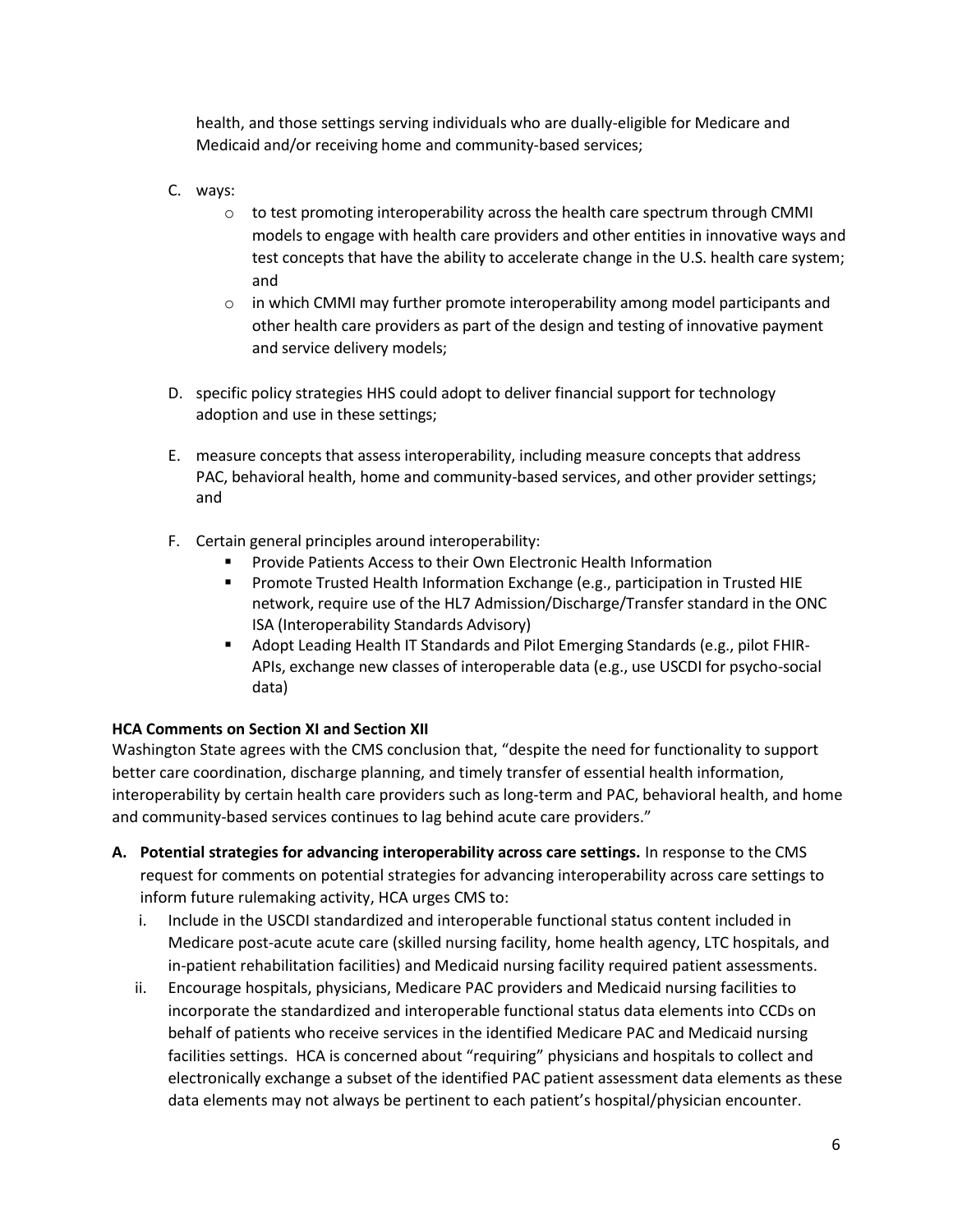- iii. Support the interoperable content and FHIR-based API specifications emerging from the Gravity Project for social determinants of health (SDOH) data elements, integrate these interoperable data elements in the USCDI, and encourage their use.
- iv. Collaborate with SAMHSA and ONC to link the SAMHSA required TEDS data elements with accepted HIT vocabulary standards and integrate these interoperable data elements in the USCDI, and encourage the use of these data elements in SAMHSA reporting.
- v. Collaborate with SAMHSA, ONC, the private sector, and state programs to identify functional status domains and data elements applicable to persons with (i) MH and SUD conditions and (ii) intellectual/developmental disabilities, link these data elements with accepted HIT vocabulary standards, integrate these interoperable data elements in the USCDI, and encourage their use.
- vi. Collaborate with SAMHSA and ONC to encourage the set aside of a minimum percentage of SAMHSA Block Grant funds to support investments for the adoption and use of interoperable and certified health IT.
- vii. Collaborate with SAMHSA to modify 42 CFR Part 2 to align with HIPAA to support health information exchange across the care continuum.
- **B. How HHS can more broadly incentivize the adoption of interoperable health IT systems and use of interoperable data.**
- **C. Ways to test promoting interoperability across the health care spectrum through CMMI models.**
- **D. Policy strategies HHS could adopt to deliver financial support for technology adoption and use in these settings**
	- i. HCA applauds CMS' stated plans to use CMMI authority under section 1115A of the Act to test ways to promote and advance interoperability across the care continuum and in innovative payment and service delivery models to reduce program expenditures, and include tests of emerging SDOH standards and technology-enabled patient engagement platforms.
	- ii. HCA urges CMS to implement a competitive grant program that could be awarded to state Medicaid agencies to test interoperable health information exchange, access, and use with and by behavioral health providers.
		- $\circ$  HCA recommends that CMS focus a new model program on adolescents and young adults with SUDs.
			- Behaviors acquired during this pivotal period often extend into adulthood resulting in lower incomes, higher unemployment rates, and negative physical and mental health outcomes. [\(https://ssrc](https://ssrc-static.s3.amazonaws.com/moa/YD%20by%20CD%20FINAL%202017.pdf)[static.s3.amazonaws.com/moa/YD%20by%20CD%20FINAL%202017.pdf\)](https://ssrc-static.s3.amazonaws.com/moa/YD%20by%20CD%20FINAL%202017.pdf)
			- Drug use at an early age is an important predictor of development of a substance use disorder later. The majority of those who have a substance use disorder started using before age 18 and developed their disorder by age 20.
			- Of previously incarcerated youths, more than 90% of males and nearly 80% of females had a substance use disorder at some point in their lifetime [\[https://www.drugabuse.gov/news-events/news-releases/2016/03/substance](https://www.drugabuse.gov/news-events/news-releases/2016/03/substance-use-disorders-extremely-common-among-previously-incarcerated-youth)[use-disorders-extremely-common-among-previously-incarcerated-youth\]](https://www.drugabuse.gov/news-events/news-releases/2016/03/substance-use-disorders-extremely-common-among-previously-incarcerated-youth)
			- Daily marijuana use has been steadily increasing in prevalence among young adults over the past decade, reaching an all-time high in non-college young adults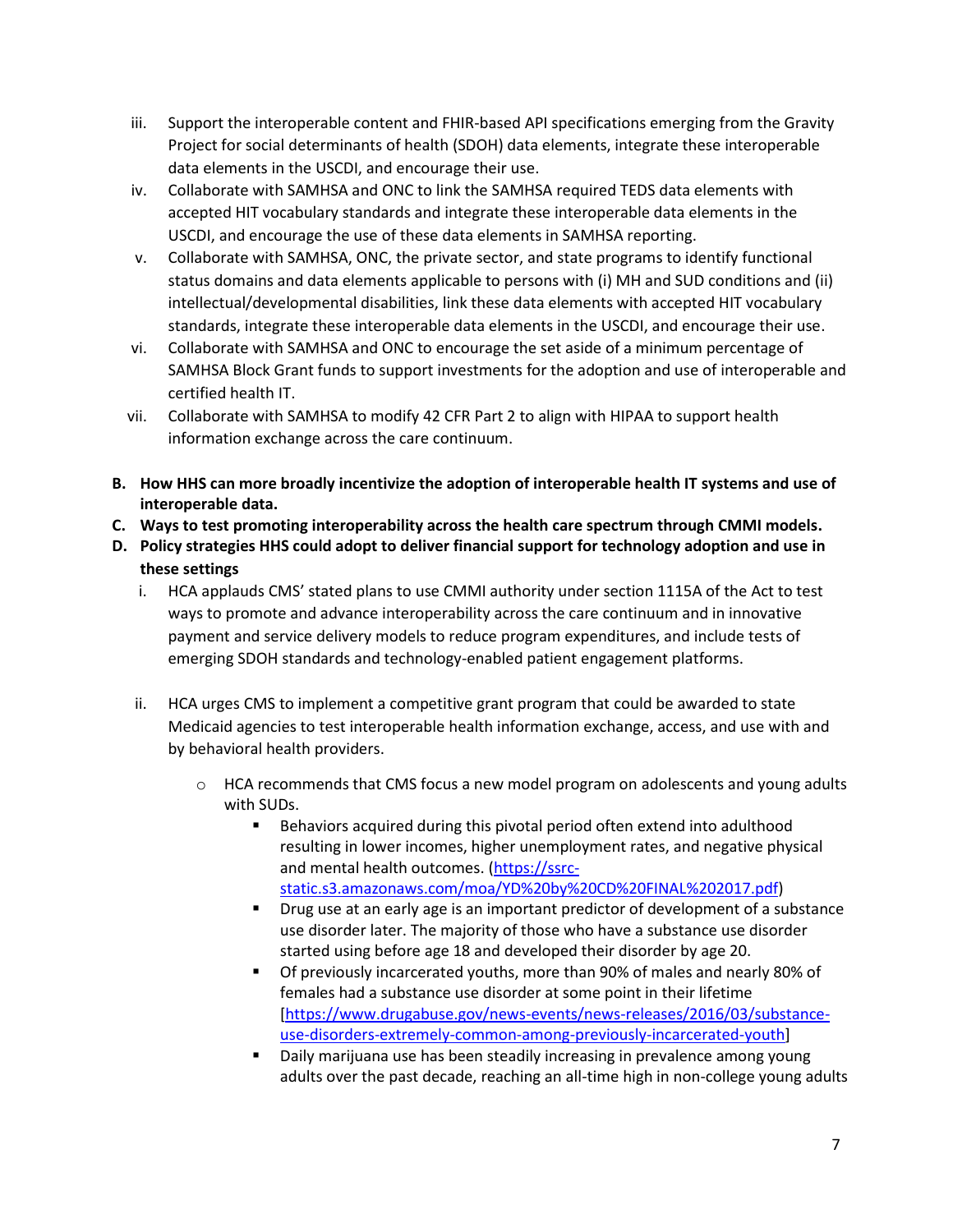to nearly three times that of their college peers [\[https://www.drugabuse.gov/related-topics/college-age-young-adults\]](https://www.drugabuse.gov/related-topics/college-age-young-adults)

- Early use of drugs increases a person's chances of becoming addicted [\[https://www.drugabuse.gov/publications/drugs-brains-behavior-science](https://www.drugabuse.gov/publications/drugs-brains-behavior-science-addiction/preventing-drug-misuse-addiction-best-strategy)[addiction/preventing-drug-misuse-addiction-best-strategy\]](https://www.drugabuse.gov/publications/drugs-brains-behavior-science-addiction/preventing-drug-misuse-addiction-best-strategy)
- Suicide is the third leading cause of death for youth between the ages of 10 and 24

[\[https://www.cdc.gov/healthcommunication/toolstemplates/entertainmented/ti](https://www.cdc.gov/healthcommunication/toolstemplates/entertainmented/tips/suicideyouth.html) [ps/suicideyouth.html\]](https://www.cdc.gov/healthcommunication/toolstemplates/entertainmented/tips/suicideyouth.html)

 Washington State data from the Healthy Youth Survey (published in May 2019) show a high and increasing number of Washington youth reported feeling so sad or hopeless they stopped a usual activity or seriously considered suicide in the past year. For example, based on statewide rates, a typical 10th grade classroom of 29 students would include about: (i) 12 students who have felt sad or hopeless for two weeks or longer in the past year and (ii) three students who attempted suicide in the past year

[\[https://content.govdelivery.com/accounts/WADOH/bulletins/240697e\]](https://content.govdelivery.com/accounts/WADOH/bulletins/240697e)

- SDOH data (e.g., housing, nutrition, work/educational stability) can affect health and health care expenditures and drive as much as 80 percent of population health outcomes
- In 2015, more than 12% of people between the ages of 16-24 were neither in school nor working. (Furlong, Andy (2013). Youth Studies: An Introduction. USA: Routledge. pp. 48–49. ISBN 978-0-415-56476-2)
- Washington has the fifth highest prevalence of homelessness in the nation.
	- At least 13,000 young people, ages 12 through 24, live on the street or in unsafe or unstable housing situations, and are on their own, without a parent or guardian.
	- 23 percent of youth and young adults exiting behavioral health inpatient treatment experienced homelessness in a single year [\[http://www.commerce.wa.gov/wp](http://www.commerce.wa.gov/wp-content/uploads/2013/01/COMMERCE-Homelessness-2018.pdf)[content/uploads/2013/01/COMMERCE-Homelessness-2018.pdf\]](http://www.commerce.wa.gov/wp-content/uploads/2013/01/COMMERCE-Homelessness-2018.pdf)
- Costly services such as emergency rooms, crisis response and public safety systems are used at a higher rate by homeless individuals.
- o HCA recommends that the competitive grant program:
	- Be modeled after the CMMI Integrated Care for Kids Model (InCK) Model and require states to partner with a qualifying Lead Organization (e.g., payer or provider).
	- Require a focus on adolescents and young adults with SUDs.
	- Require States in partnership with a Lead Organization to:
		- identify a targeted geographic area in which the program would be implemented, a comparable geographic area that would allow comparisons and require that the entire target population in the targeted geographic area be included in the interventions implemented in the program; and
		- **Include implementation of evidence-based practices applicable to the** target population.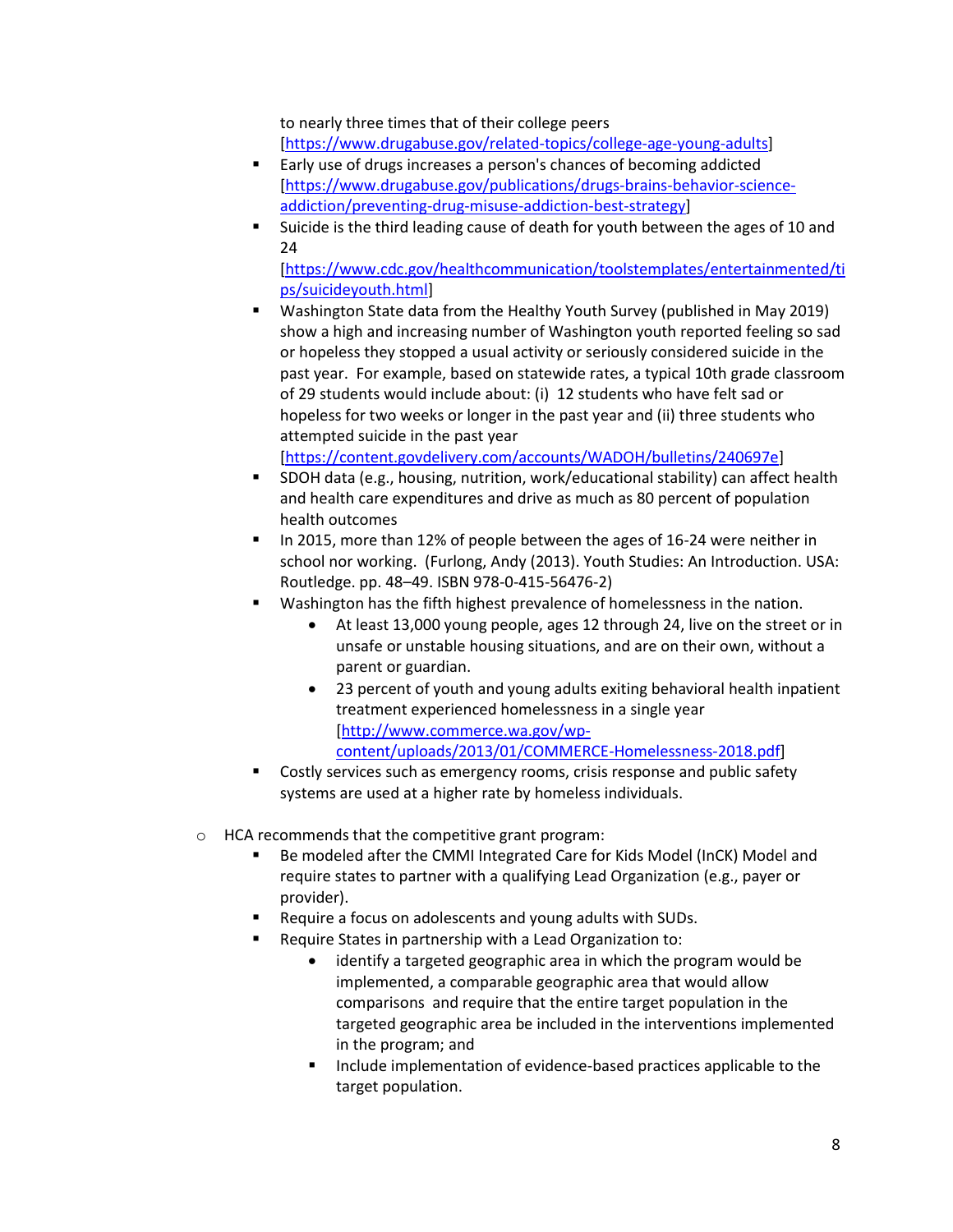- Include a focus on interoperable information sharing with and by behavioral health providers, other service providers (e.g., physical health providers, schools, justice system, social service providers, supported employment/ housing providers), individuals, and family care givers.
- Include incentives to support the adoption, and use of interoperable and certified health IT by behavioral health providers to improve the quality and coordination of care through the electronic documentation and exchange of health information. HCA notes that making available incentives to support the adoption and use of certified EHRs/health IT by behavioral health providers is consistent with Section 6001 of the Support ACT ("Testing of incentive payments for behavioral health providers for adoption and use of certified electronic health record technology").
- Require information exchange in compliance with:
	- current and emerging federal health information exchange standards, including using USCDI, emerging SDOH data, and FHIR-based APIs; and
	- federal and state privacy and security laws (including 42 CFR Part 2)
- Measure changes in utilization and costs of ER, hospitalization, and incarceration (including recidivism); and
- Identify, implement, and incent measures related to:
	- interoperable HIE (e.g., measures related to timeliness of HIE, use of FHIR-based APIs)
	- improving the health and functional status of target population.
- **E. Measure concepts that assess interoperability.** HCA supports CMMI promoting and/or incentivizing the use of health IT and demonstrated commitment to interoperability among model participants as part of the design, testing as well as a condition of participation in CMMI payment and service delivery models. Possible strategies could include a prospective payment tied to performance on interoperability metrics. The degree of risk tied to interoperability metrics should be adjusted depending on if model participants are large provider systems, small provider practice, or rural health system.

In addition, HCA recommends that future CMMI payment and service delivery model programs (e.g., one that includes incentives for interoperable information sharing with and by BH care providers targeting adolescents and young adults) include a planning phase during which measures related to changes in costs and use of high cost settings of care, interoperable HIE, changes to the health and functional status of the target population, and other measures would be identified. We recommend that grantees be encouraged to re-use, align, and/or improve existing measures. HCA recommends that planning phase support the identification of measures that focus on the:

- interoperable content emerging from the Gravity Project for social determinants of health (SDOH) data elements;
- data element specifications emerging from the collaborations (suggested elsewhere in the Washington State HCA comments) between SAMHSA, ONC, the private sector, and state programs that identify the functional status domains and data elements applicable to persons with MH and SUD conditions and link these data elements to health IT content standards; and
- health information exchange, including timeliness of HIE and use of FHIR-based APIs.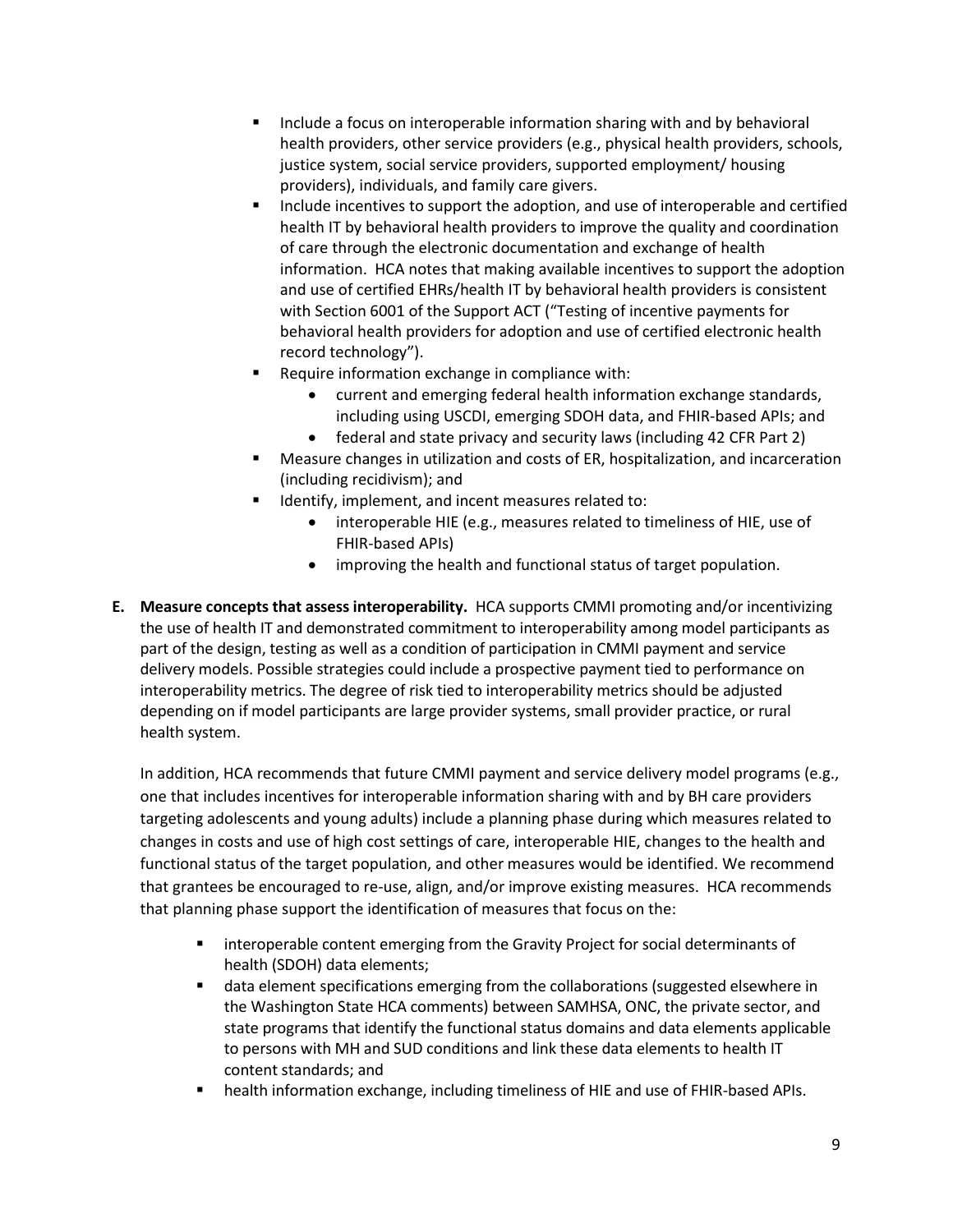- **F. Incentives for BH provider adoption and use of certified Health IT/EHRs.** HCA recommends CMS create an incentive program to encourage the adoption and use of interoperable and certified health IT/EHRs by behavioral health providers to improve the quality and coordination of care through the electronic documentation and exchange of health information. Such an incentive program:
	- could be leveraged in the new /extended CMMI Integrated Care for Kids Model (InCK) Model that focuses on adolescents and young adults with SUDs (see other comments provided by HCA);
	- could support the implementation of many of the tasks required by CMS in the Health IT Plan included the CMS Mental Health Institution for Mental Diseases (IMD) Waiver; and
	- would be consistent with Section 6001 of the Support Act ("Testing of incentive payments for behavioral health providers for adoption and use of certified electronic health record technology").
- **G. Strategy, guidance, and grant program on the interoperable exchange of information related to Child Abuse Prevention and Treatment Act (CAPTA).** HCA urges HHS to develop a strategy, provide guidance, and implement a grant program on the interoperable exchange of information needed to ensure the well-being of pregnant and post-partum women, infants and young children who may be affected by substance abuse/exposure, withdrawal symptoms, or Fetal Alcohol Spectrum Disorder (FASD). HCA recommendations support implementation of the Child Abuse Prevention and Treatment Act (CAPTA) and amendments to CAPTA made by Section 7065 of the Substance Use– Disorder Prevention that Promotes Opioid Recovery and Treatment for Patients and Communities Act (the Support Act).

# **HCA recommends, consistent with the provisions of CAPTA, that:**

- **1. HHS develop a strategy and guidance/technical assistance regarding pregnant and post-partum women, infants and young children who may be affected by substance abuse/exposure, withdrawal symptoms, or FASD.** 
	- $\circ$  HCA recommends that HHS develop a strategy and guidance/technical assistance by convening: federal partners (e.g., ACF, CMS, SAMHSA, CDC, NIDA, HRSA, ONC), state and local agencies (e.g., Medicaid, CHIP Agencies, public health organizations, child welfare and protective service agencies, criminal justice organizations), health and social providers (e.g., acute care hospitals; primary care, mental health, substance abuse, and developmental disabilities providers; and domestic violence service agencies), and representatives from tribal organizations and tribal health care providers;
		- The strategy/guidance would:
			- o Identify evidence based /emerging best practices for pregnant and post-partum women, infants and young children who may be affected by substance abuse/exposure, withdrawal symptoms, or FASD,
			- o Address service delivery including:
				- screening tools;
				- assessment;
				- needed medical, behavioral, developmental, and social support treatment and services;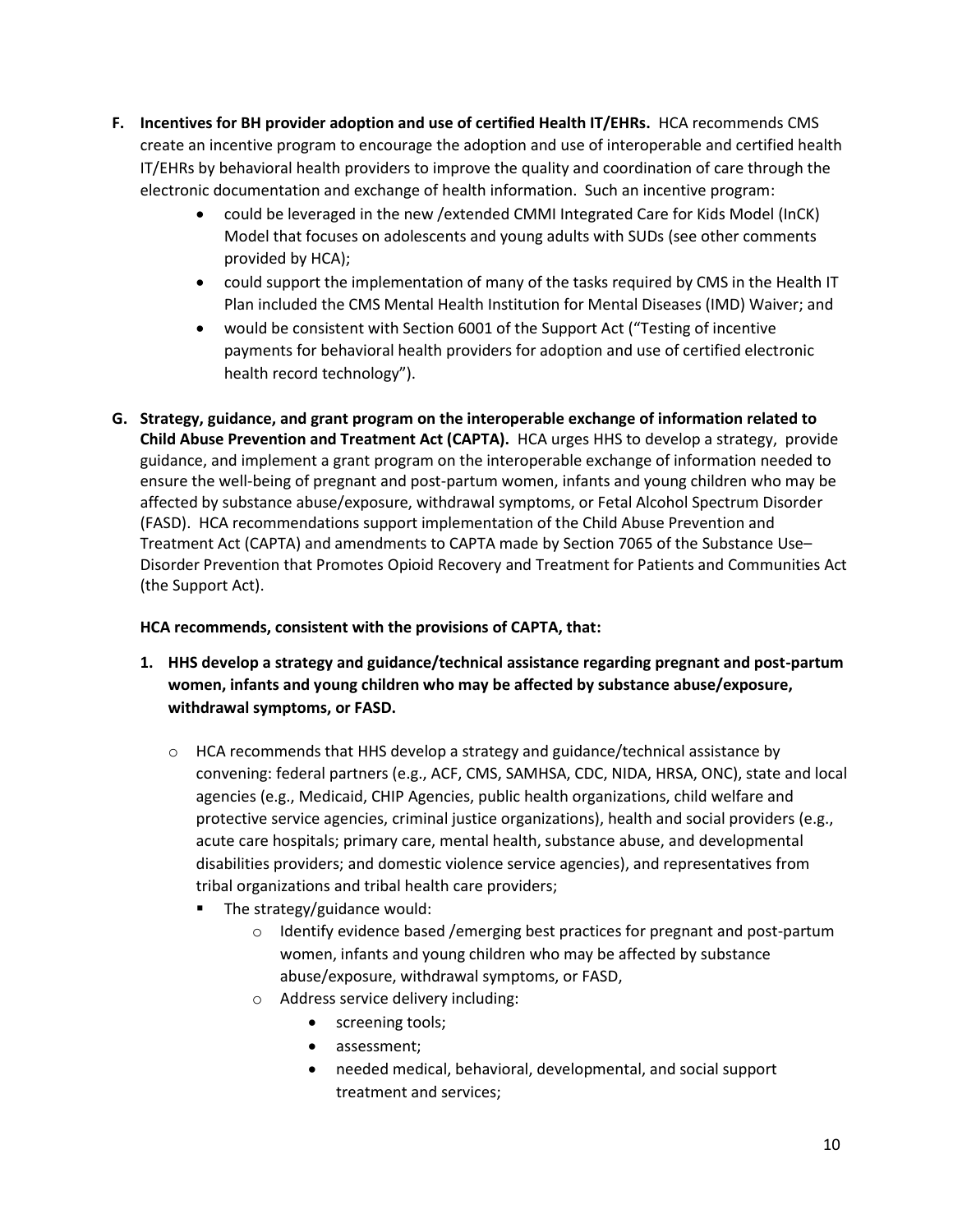- development and content of plans of safe care; and
- parent and caregiver engagement;
- o Address reporting, investigating, and prosecuting cases involving substance abuse/ exposure, withdrawal symptoms, or FASD; and
- o Address interstate and intrastate information exchange (including interoperable exchange) needed to treat, report, and otherwise respond to substance abuse/exposure, withdrawal symptoms, or FASD with respect to pregnant women, mothers or infants;
- $\circ$  Consider the clinical and administrative workflows associated with alternative use cases that take into account the content needed for:
	- prevention, assessment, and treatment; and
	- reporting, investigation, and prosecution
- $\circ$  Identify the roles of: (i) health and social service providers/organizations, (ii) pregnant women/ mothers/caregivers, and (iii) child welfare and protective agencies in the:
	- creation, exchange and implementation of plans of safe care; and
	- reporting, investigating , and prosecution of cases involving substance abuse/exposure, withdrawal symptoms, or FASD.
- o Identify available (accepted and emerging) content, privacy, and FHIR-based exchange standards, and gaps in standards and steps to address these gaps to support the interoperable exchange of:
	- plans of safe care; and
	- health and administrative data needed for reporting, investigating, and prosecuting cases involving substance abuse/exposure, withdrawal symptoms, or FASD.
- **2. HHS implement a grant program to advance the collaboration, coordination and information exchange regarding pregnant and post-partum women, infants and young children who may be affected by substance abuse/exposure, withdrawal symptoms, or FASD.**

HCA recommends that CMS implement the grant program authorized in CAPTA as amended by Section 7065 of the Support Act. Section 7065 of the Support Act modified CAPTA to permit the Secretary of HHS to "make grants to States for the purpose of assisting child welfare agencies, social services agencies, substance use disorder treatment agencies, hospitals with labor and delivery units, medical staff, public health and mental health agencies, and maternal and child health agencies to facilitate collaboration in developing, updating, implementing, and monitoring plans of safe care …".

HCA recommends that the grant program: (i) take into account the strategy and guidance/technical assistance developed through the convening of federal, state/local, and provider stakeholders, and (ii) include:

- o Best practices for:
	- service delivery to pregnant and post-partum women, infants and young children who may be affected by substance abuse/exposure, withdrawal symptoms, or FASD;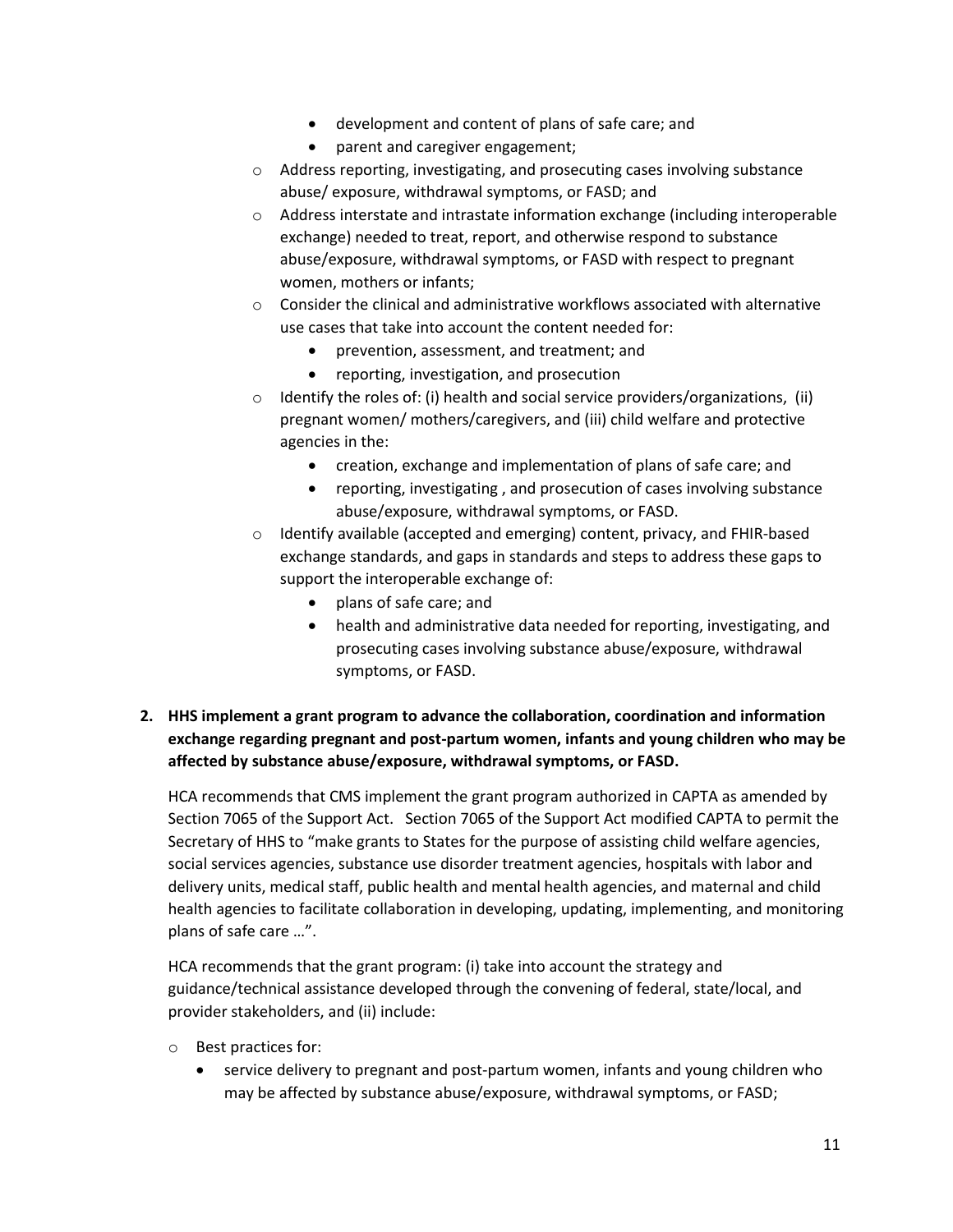- reporting, investigating, and prosecution, investigating, and prosecution of cases involving substance abuse/ exposure, withdrawal symptoms, or FASD;
- interstate and intrastate information exchange (including interoperable exchange)
- $\circ$  Clinical and administrative workflows associated with and the roles of: (i) health and social service providers/organizations, (ii) pregnant women/ mothers/caregivers, and (iii) child welfare and protective agencies in:
	- prevention, assessment, and treatment; and
	- reporting, investigation, and prosecution
- o Use of accepted /emerging health IT standards related to content, privacy and FHIR-based exchange for the interoperable exchange of:
	- plans of safe care; and
	- health and administrative data needed for reporting, investigating, and prosecuting cases involving substance abuse/exposure, withdrawal symptoms, or FASD.

#### **H. General principles around interoperability.**

HCA commends CMS on seeking to establish general principles around interoperability within Innovation Center models for integration into new models, through provisions in model participation agreements or other governing documents. HCA believes that the use of health IT and health information exchange is essential for transforming service delivery and payment across the health care continuum. Further while health IT and health information exchange is essential, as noted in the CMS NPRM and the Washington State HCA comments, adoption and use of interoperable and certified health IT is not ubiquitous across the care continuum. HCA supports the idea of establishing general principles around interoperability within Innovation Center models that would be integrated into new models (e.g., through provisions in model participation agreements or other governing documents).

- 1. HCA supports the general principle of providing patients access to their own electronic health information.
- 2. HCA also supports the principle that models support the use of technology (including but not limited to APIs) to enable providers to make available (with the patient's authorization) PHI to third party developers.
- 3. HCA appreciates the vision establish by ONC regarding the "Trusted Information Exchange Network" and recognizes the critical roles/functions that such networks will play in the future. However, the Washington State HCA is concerned that participation in Trusted HIE Networks is not yet possible. Thus, we believe that to include requirements related to exchange via Trusted Exchange Networks in Innovation Center payment and service delivery models would be premature at this time, and could effectively prevent near/mid-term testing of payment and service delivery models that could improve the quality and cost-effectiveness of care.
- 4. HCA supports the general principle that Model participants be required to participate in electronic alerting via one of the standards described in the ONC Interoperability Standards Advisory (ISA): including the Admission, Discharge, and Transfer (ADT) if the use of the standard is relevant to the model being tested.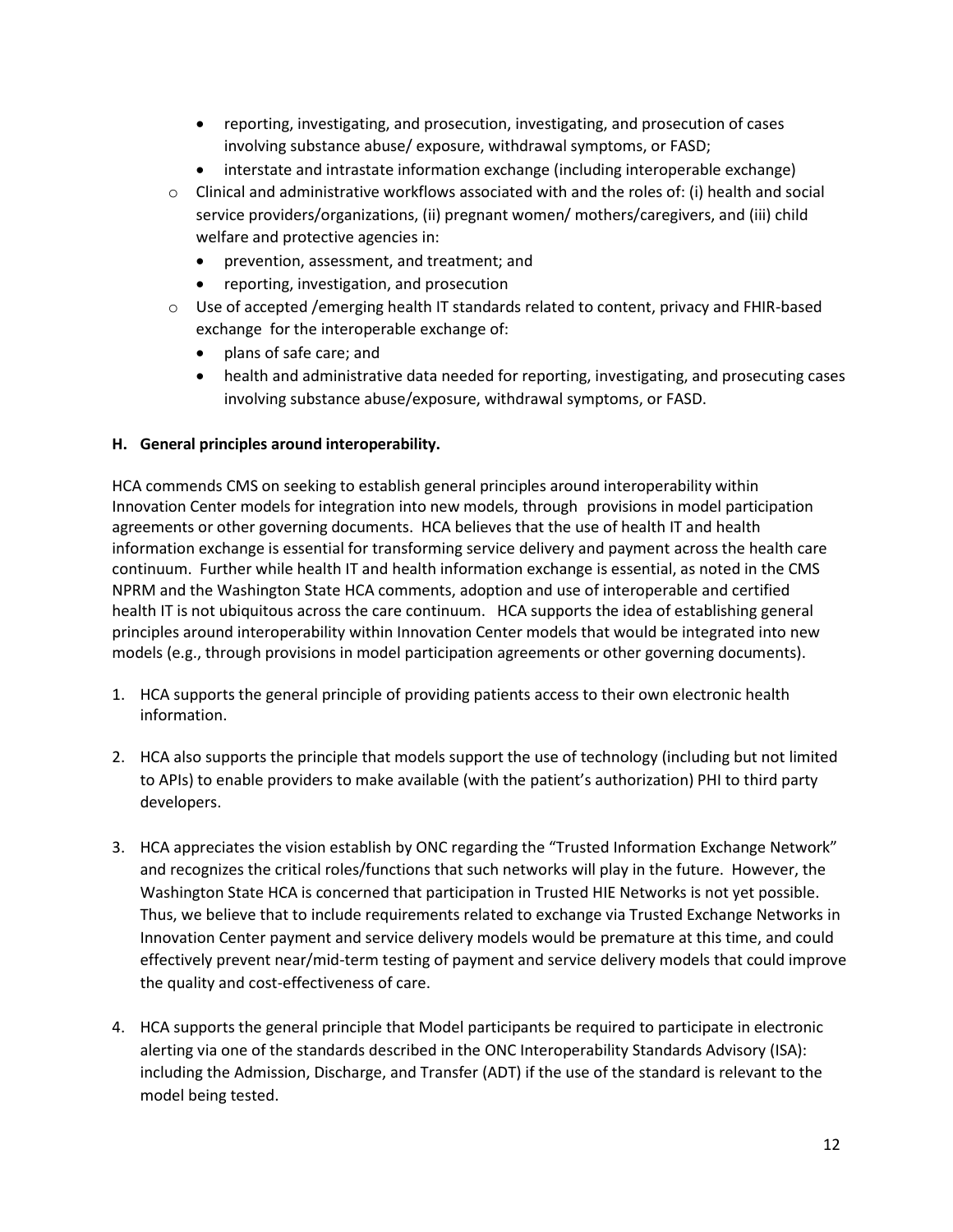5. HCA supports the general principle that Model participants and their health IT vendors adopt leading health IT standards and pilot emerging standards (e.g., pilot FHIR-APIs, exchange new classes of interoperable data (e.g., use USCDI for psycho-social data) to improve interoperability for care management, quality reporting or other priority use cases.

#### **Section XIII: Request for Information on Patient Matching**

In section XIII, CMS solicits comment regarding an approach to addressing patient matching concerns. We agree that patient matching is a significant concern and support CMS in taking a broad-view federal approach on this topic in conjunction with the request from the Office of the National Coordinator (ONC). We appreciate the opportunity to provide comment.

HCA comments:

- A consistent patient matching strategy is foundational to the goals outlined in this rule. We urge CMS to accelerate and resolve the patient matching strategy prior to establishing rules regarding volume and speed of data exchange.
- We support CMS in considering and exploring modern patient matching algorithms. We consider this to be a superior approach to creating a Universal Patient Identifier (UPI) or the CMS-wide identifier mentioned later in this section. While there could be potential in a UPI, a UPI does not support more advanced matching procedures that can incorporate sparse historical data and additional data points where available.
- As mentioned in the rule, there is a significant lack of information available on the success rates and accuracy of patient matching. We support creating a transparent and consistent measurement strategy that allows for improving patient matching software and algorithms without enforcing specific software or algorithms. This should include a use-case driven repository of evaluation results such as accuracy, automation vs. manual effort, and time performance.
- A consistent patient matching strategy requires a significant look at how false positives and false negatives would be managed and remediated throughout the system. This type of structure must be built into the system early in order to limit the impacts of later discovery.

CMS contemplates their role in prescribing specific patient matching algorithms or software. Comments:

- We support a CMS role in ongoing development of best practices on patient matching algorithms, publishing the criteria, method, rules, accuracy and other attributes related to the algorithm, and encouraging the use of these algorithms.
- We support a CMS role in maintaining a list of software that meets the best practices through a transparent approach such as that used by Office of the National Coordinator's (ONC) Certified Health IT Product List. CMS could enhance or encourage certain algorithms or software by creating a comprehensive testing platform that shows how software vendors have met the specified CMS criteria, publishing results in a standardized, public, and understandable fashion.

CMS contemplates creating a CMS-wide identifier and advancing standardized data elements, such as the USCDI, across HHS systems for matching purposes.

HCA comments: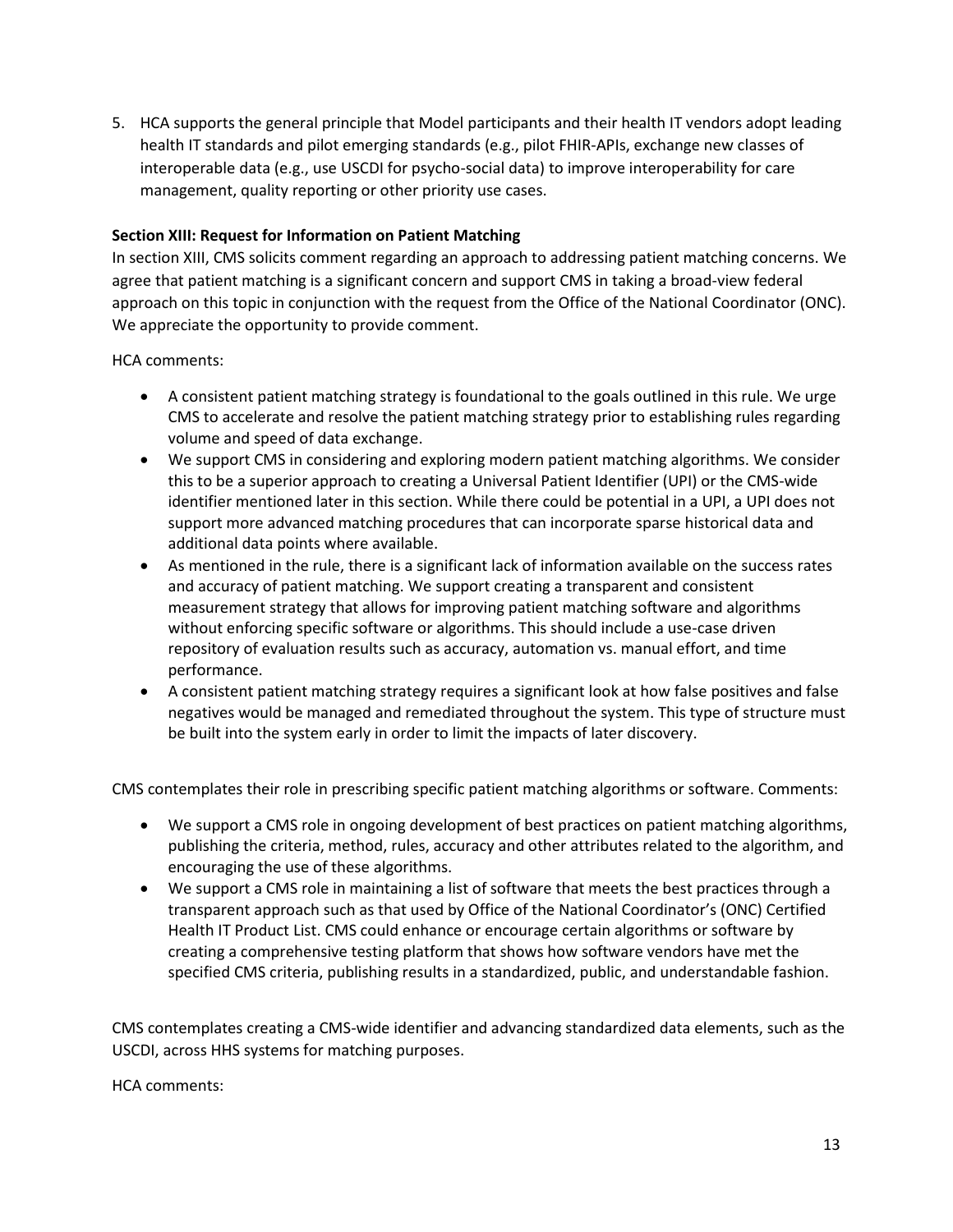- We believe there is significant work needed to allow many HIPAA covered entities to exchange data related to the USCDI in a convenient and scalable manner. We encourage CMS to explore reduction of provider and administrative burden in support of a consistent patient matching strategy, which may be separate from the expanded data set of the USCDI.
- We recommend the standard usage of 'entity clustering' identification to link records together for operational effectiveness. An extension of this would be the ability to have multiple clustering identifiers based on different matching methods.

CMS discusses the addition of verifying data sources for identity proofing within data sources generated from CMS and overseen-entities.

HCA comments:

- There are benefits to additional verification sources, but complications arise when looking at some of the populations served by the State. Verifying data requires human resources to compare machine matches with human verification and the creation of machine learning data sets, often requiring verification from the originating source of data.
- State and federal laws complicate the ability to collect certain identity verification sources, such as biometric data. We urge CMS to convene stakeholders from State and Tribal governments, as well as patient advocacy groups, on how to enhance patient identification throughout our respective programs while still maintaining trust and confidentiality for members, patients, and citizens.
- We recommend that CMS and HHS create and publish guidance on how sensitive data such as biometric data could be collected and shared to support these efforts, including the identification of federal rules that relate to the collection of data at the point of program eligibility determination.
- This guidance should also include an analysis of State privacy laws that correspond to the collection of sensitive data and recommendations for how States may review existing privacy laws aligning with federal law while still maintaining trust and confidentiality for members, patients, and citizens.

Last, CMS asks to what extent patient-generated data could complement patient-matching.

HCA comments:

- The amount of patient-generated data is vast, with the quality and usefulness varying significantly by source and collection method. Many Washington State data sources are not equipped to incorporate this type of data, and would require an extensive investment in both human and technical processes to accommodate. Without a consistent federal strategy, appropriate resources (time and money) to implement, Washington and other states may focus investments on patient-generated data in a way that does not support interstate or nationwide patient-matching goals. We urge CMS to develop a nationwide strategy regarding areas of focus for patient-generated data, and provide appropriate resources (time and money) for State implementation.
- We support the concept of utilizing patient portal technology to remediate patient matching errors. Supporting populations in accessing, understanding, and using patient portal technology